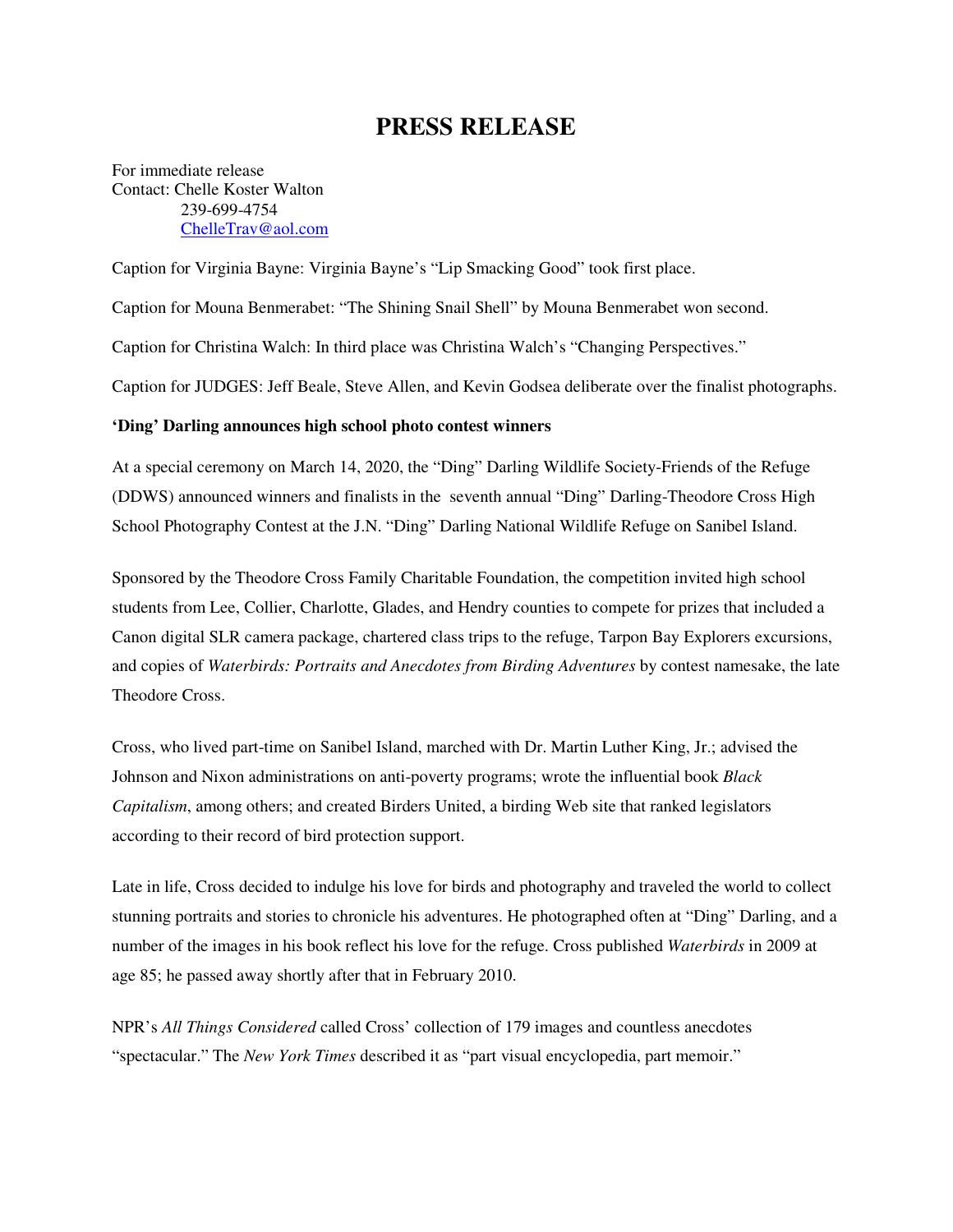Wildlife photographer Steve Allen, acting refuge manager Kevin Godsea and Sanibel resident Jeff Beale judged the contest. They reviewed 121 images taken by students from 14 different schools.

First place went to an image titled "Lip Smacking Good" by Virginia Bayne, a junior from Fort Myers High.

"I really liked the subject matter," said Godsea. "This photo had great light and it is centered and in focus, but still leaves a lot to the imagination. There's a sense of mystery as to what else is going on in the photo. Great shot."

In second place, Mouna Benmerabet, a junior from Cypress Lake High in For Myers, portrayed "The Shining Snail Shell."

"This is a very interesting photograph," said Allen. "The framing and contrast of the swirl on the shell to the upright trees is very visually appealing. Because the background is out of focus, your eyes go up to the tops of the trees and swirl back down to the shell. I also really love this photograph because it shows the habitat the snail lives in very well."

Third place winner "Changing Perspectives" was submitted by senior Christina Walch of Cape Coral High.

"This is a very creative photo and makes you think and ask how this happened," said Beale, a former art and photography teacher. "I also really enjoyed the warm orange colors and cool blue tones."

Honorable mention winners are listed below.

Judges and contest coordinators expressed great difficulty in narrowing down the choices. "It always amazes me, the quality of photos we get from these young adults," said Sierra Hoisington, who coordinates the contest. "We marvel at the unique perspectives and angles."

"Theodore Cross' family made this contest possible, and it has become a solid success story," said Birgie Miller, DDWS executive director. "We couldn't be more thrilled that the family wants its donations used in this way – to reach an age group that often falls through the cracks of conservation education. Kudos to